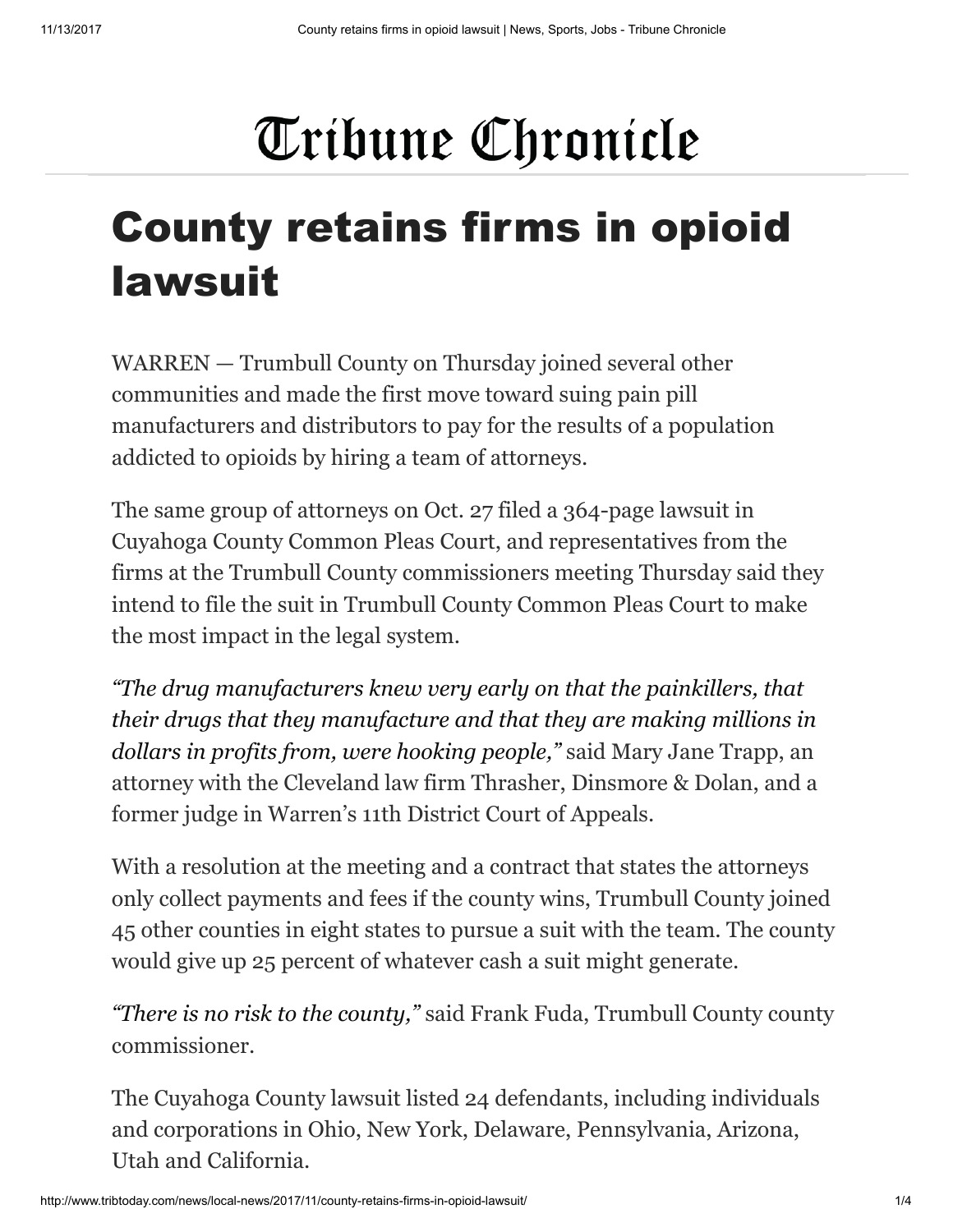*"For too long, these manufacturers and distributors of opioid pain medications have really promoted and touted them without properly explaining the dangers of those pain medications, which as we know now, leads to addiction and overdose deaths. I think the onus is on us to hold the pharmaceutical industry accountable for the families that have lost people, and those who have gone through the scourge of addiction,"* Commissioner Mauro Cantalamessa said. *"These medications were glamorized and promoted without accountability and we hope that not only can we get reimbursed on services that have cost the taxpayers money, but hold them accountable as well."*

The funds the lawsuit could generate could go to support the increased costs certain county departments have dealt with because of the number of people addicted in Trumbull County, which is seventh in the state for accidental drug overdose rates.

The Trumbull County Mental Health and Recovery Board, the Trumbull County Coroner's Office, drug task forces, courts, the jail and children services are some of the departments that face the crisis every day and could stand to benefit from any extra cash the suit might generate.

*"This is not a problem you can simply arrest your way out of, it's not a problem you can incarcerate your way out of, and when it comes to the corporations, it's not a problem that you can fine your way out of. The three wholesale distributors that have 85 percent of the market, each do over \$100 billion in revenue a year. So to give you an idea, when they were fined \$150 million for violating the requirements that they were statutorily obligated to follow, their stock went up that day,"* said Frank Gallucci, with Plevin & Gallucci Company.

The lawsuit also will seek to target three areas — ensure the next generation is educated about the danger of addiction to opioid pain pills; infuse drug task forces, drug courts and law enforcement with cash for programs; and focus on treatment options for those struggling with addiction, Gallucci said.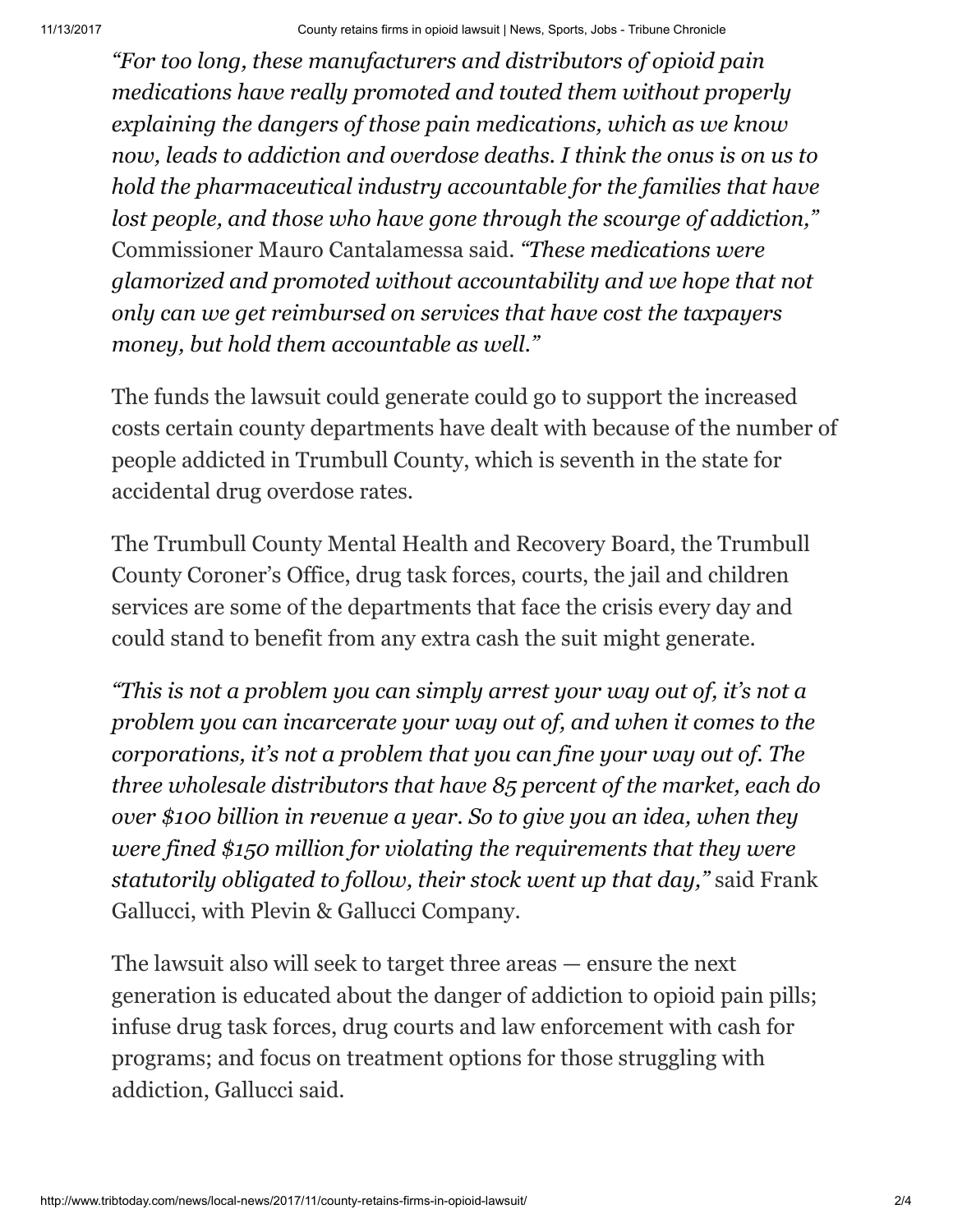Commissioner Dan Polivka shared at the meeting personal stories of friends he knew and lost to pain pill addiction that spiraled out of control.

*"This is a crisis in our county that touches all walks of life, and it starts with painkillers, that lead to heroin overdoses. Addiction to painkillers often leads to other drug use, which is devastating to the community,"* Polivka said.

Cantalamessa said county officials explored other firms and teams in the interest of pursuing a lawsuit to pay for the results of the opioid addiction epidemic, before the choice was made to retain Napoli Shkolnik of New York; Plevin & Gallucci Company; Thrasher, Dinsmore & Dolan; Scott Elliot Smith; and Pasternack, Tilker, Ziegler, Walsh, Stanton & Romano.

The state of Ohio, Dayton, Parma, Lorain, Toledo and Richland County Children Services are some of the communities that have filed suit against companies in the opioid pain pill business. Napoli Shkolnik represents others in New York, Maryland, West Virginia, Kentucky, Georgia, Tennessee Louisiana, Texas and New Mexico.

## COMMENTS

| 0 Comments |                                 |  | Sort by<br>Oldest |  |  |
|------------|---------------------------------|--|-------------------|--|--|
|            | Add a comment                   |  |                   |  |  |
|            | <b>Facebook Comments Plugin</b> |  |                   |  |  |
|            |                                 |  |                   |  |  |
|            |                                 |  |                   |  |  |
|            |                                 |  |                   |  |  |

[SPORTS](http://www.tribtoday.com/sports/) [Local Sports](http://www.tribtoday.com/sports/local-sports/)

**[OPINION](http://www.tribtoday.com/opinion/) [Editorials](http://www.tribtoday.com/opinion/editorials/)** 

[LIFE](http://www.tribtoday.com/life/) [Lifestyles](http://www.tribtoday.com/life/lifecovers/)

http://www.tribtoday.com/news/local-news/2017/11/county-retains-firms-in-opioid-lawsuit/ 3/4

**[NEWS](http://www.tribtoday.com/)** [Local News](http://www.tribtoday.com/news/local-news/)

**[CONTACT](http://www.tribtoday.com/contact-us/)** [Submit News](http://www.tribtoday.com/submit-news/)